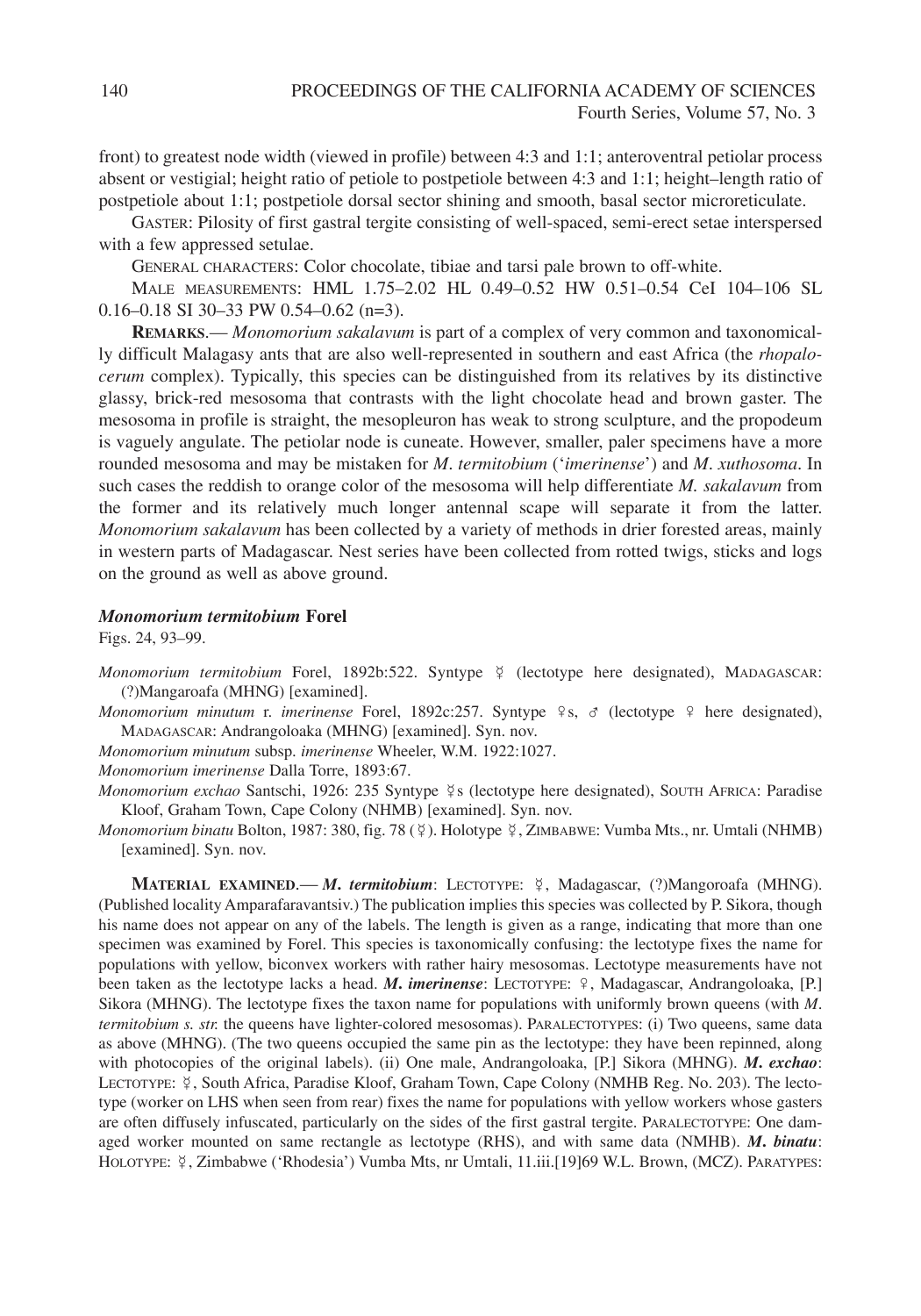Six workers, with same data as the holotype (MCZ). (Relevant measurements of the holotype and paratypes are provided in Bolton 1987).

OTHER MATERIAL EXAMINED: **Prov. Antananarivo:** 3 km 41 NE Andranomay, 11.5 km 147 SSE Anjozorobe 5–13.xii.2000 Fisher *et al*. (44 , 5♀, 24♂); Rés Ambohitantely, 20.9 km 72 NE Ankazobe 17-22.iv.2001 Rabeson *et al.* (38 ¤, 3 º); Rés Ambohitantely, 24.1 km 59 NE Ankazobe 17-22.iv.2001 Rabeson *et al*. (16 ). **Prov. Antsiranana:** Ampasindava, Ambilanivy, 3.9 km 181 S Ambaliha 4–9.iii.2001 Fisher *et al.* (31 ¥, 2 º, 17*∂*); 12.2 km WSW Befingotra, Res. Anjanaharibe-Sud, 25.xi.1994 (11 ¥), 26.xi.1994 (5 , 2♀); B.L. Fisher; Forêt Anabohazo, 21.6 km 247 WSW Maromandia 11–16.iii.2001 Fisher *et al*. (25 , 1♀); Forêt Orangea, 3.6 km 128 SE Remena 22–28.ii.2001 Fisher *et al*. (42 , 6♀, 2♂); Montagne Français, 7.2 km 142 SE Diego Suarez 22–28.ii.2001 Fisher *et al*. (3 ); Nosy Be, Rés. Lokobe, 6.3 km 112 ESE Hellville 19–24.iii.2001 Fisher *et al.* (29 ¥, 1 °, 1 ∂); Nosy Be, P.N. Lokobe, 5 km 125 ESE Hellville 13–16.ii.2003 Fisher *et al*. (2 ); P.N. Montagne Ambre, 3.6 km 235 SW Joffreville 20–26.i.2001 Fisher *et al*. (11 , 1♂); P.N. Montagne Ambre, 12.2 km 211 SSW Joffreville 2–7.ii.2001 Fisher *et al*. (76 , 10♀, 1♂); Résérve Spéciale Ambre, 3.5 km 235 SW Sakaramy 26-31.i.2001 Fisher et al. (60 ¥, 5 º); Rés. Spéc. Ankarana, 22.9 km 224 SW Anivorano Nord 10-16.ii.2001 Fisher et al. (46 ¤, 4 ergatoids, 5 º); Rés. Spéc. Ankarana, 13.6 km 192 SSW Anivorano Nord 16–21.ii.2001 Fisher *et al*. (34 , 8♀); R.S. Manongarivo, 14.5 km 220 SW Antanambao 20.x.1998 (2 º ap. 21.x.1998 (11 º ap. 11 ° in B.D. Fisher; R.S. Manongarivo, 17.3 km 218 SW Antanambao 27.x.1998 B.L. Fisher (1 ); R.S. Manongarivo, 10.8 km 229 SW Antanambao 8.xi.1998 B.L. Fisher (51 , 1♀); 1 km W Sakalava Beach 23–27.i.2001 R. Harin Hala (1♂). **Prov. Fianarantsoa:** 38 km S Ambalavao, Res Andringitra 23.x.1993 B.L. Fisher (6¥, 1º); 29 km SSW Ambositra, Ankazomivady, 7.i.1998 B.L. Fisher (6¥); 28 km SSW Ambositra, Ankazomivady, 8.i.1998 (2¥, 1♀), 14.i.1998 (1¥) B.L. Fisher; 29 km SSW Ambositra, Ankazomivady 14.i.1998 B.L. Fisher (1\2); 27.4 km SSW Ambositra, 15.i.1998 B.L. Fisher (6 ); Forêt Analalava, 29.6 km 280 W Ranohira 1–5.ii.2003 Fisher *et al*. (28 , 11♀); Forêt Antsirakambiaty, 7.6 km 285 WNW Itremo 22–26.i.2003 Fisher *et al*. (19 , 2♀); Ivohibe, 8.0 km E Ivohibe, 15–21.x.1997 B.L. Fisher (3 ); P.N. Andringitra, Forêt Ravaro, 12.5 km SW Antanitotsy 10–15.i.2000 S. Razafimanimby (30 ); P.N. Isalo, 9.1 km 354 N Ranohira 27–31.i.2003 Fisher *et al*. (3 , 4♀); P.N. Isalo, 9.1 km 354 N Ranohira 27–31.i.2003 Fisher *et al*. (16 , 1♀); P.N. Isalo, Sahanafa Riv., 29.2 km 351 N Ranohira R. S. 10–13.ii.2003 Fisher *et al.* (11 ¤, 1 २); P.N. Ranomafana, Vatoharanana 4.1 km 231 SW Ranomafana 27–31.iii.2003 Fisher *et* al. (1 , 1♀); P.N. Ranomafana, Sahamalaotra, 6.6 km 310 31.iii.2003 Fisher *et al*. (6 ); 4.1 km 231 SW Ranomafana 27–31.iii.2003 Fisher *et* al. (1 ); Rés. Andringitra, Plateau d'Andohariana, base of Pic d'Ivangomena 3–9.ix.1995 Goodman (1 ¥, 1 º ); Rés. Andringitra, Plateau d'Andohariana, cuvette du Pic Boby, 9-15.ix.1995 Goodman (1½, 1º); Rés. Andringitra, 8.5 km SE Antanitotsy 6.iii.1997 B.L. Fisher (12 ¤, 5 o ;); R.S. Ivohibe, 6.5 km ESE Ivohibe, 24–30.x.1997 B.L. Fisher (1 ). **Prov. Mahajanga:** Forêt de Tsimembo 11.0 km 346 NNW Soatana 21–25.xi.2001 Fisher *et* al. (17 , 1♀); Forêt de Tsimembo 8.7 km 336 NNW Soatana 21–25.xi.2001 Fisher *et* al. (11 ); Mahavavy River, 6.2 km 145 SE Mitsinjo 1–5.xii.2002 Fisher *et al*. (2 , 3♀); P.N. Ankarafantsika, Ampijoroa, 40 km 306 NW Andranofasika 26–31.iii.2001 Fisher *et al*. (4 ); P.N. Ankarafantsika, Ampijoroa, 5.4 km 331 NW Andranofasika 30.iii.2001 Rabeson *et al*. (80 , 21♀); P.N. Ankarafantsika, Ankoririka, 9–14.iv.2001 10.6 km 13 NE Tsaramandroso Rabeson *et al*. (4 ); P.N. Ankarafantsika, Tsimaloto, 2–8.iv.2001 18.3 km 46 NE Tsaramandroso Rabeson *et al.* (21 \times, 3 \ctarrow); P.N. Baie de Baly, 12.4 km 337 NNW Soalala 26–30.xi.2002 Fisher *et* al. (7\2, 1\2); P.N. Namoroka, 9.8 km 300 WNW Vilanandro, 4–8.xi.2002 Fisher *et al.* (1\2, 1\2); P.N. Namoroka, 17.8 km 329 WNW Vilanandro, 8–12.xi.2002 Fisher *et al*. (6 ); P.N. Namoroka, 16.9 km 117 NW Vilanandro, 12–16.xi.2002 Fisher *et al*. (3 ); P.N. Tsingy de Bemaraha, 3.4 km 93 E Bekopaka 6–10.xi.2001 Fisher *et al*. (61 , 7♀); P.N. Tsingy de Bemaraha, 2.5 km 62 ENE Bekopaka 11–15.xi.2001 Fisher *et al*. (39 ,1♀); P.N. Tsingy de Bemaraha, 10.6 km 123 ESE Antsalova 16–20.xi.2001 Fisher *et al*. (129 , 1♀); Rés Ambohitantely, 20.9 km 72 NE Ankazobe 17–22.iv.2001 Rabeson *et al*. (1 , 13♀); Res. Bemarivo, 23.8 km 223 SW Besalampy 19–21.xi.2002 (4 ), 19–23.xi.2002 (17 ); Fisher *et al*. **Prov. Toamasina:** 6.9 km NE Ambanizana 2.xii.1993 B.L. Fisher (6 ¥ , 1 º ); F. C. Andriantantely 4-7.xii.1998 (2 ₹ ) 7-10.xii.1998 (2 ₹ ) H.J. Ratsirarson; F. C. Didy, 16-23.xii.1998 H.J. Ratsirarson (4  $\frac{1}{7}$ , 2 $\sigma$ ); F. C. Sandranantitra 18-21.i.1999 H.J. Ratsirarson (6½, 1º); Mont Anjanaharibe, 18.0 km 21 NNE Ambinanitelo 8-12.iii.2003 Fisher et al. (3½, 3 ° ); Mont Anjanaharibe, 19.5 km 27 NNE Ambinanitelo 12–16.iii.2003 Fisher *et al.* (2 ° + 1 ° ); Mont. Akirindro, 7.6 km 341 NNW Ambinanitelo 17–21.iii.2003 Fisher *et* al. (2 , 2♀); P.N. Mantadia,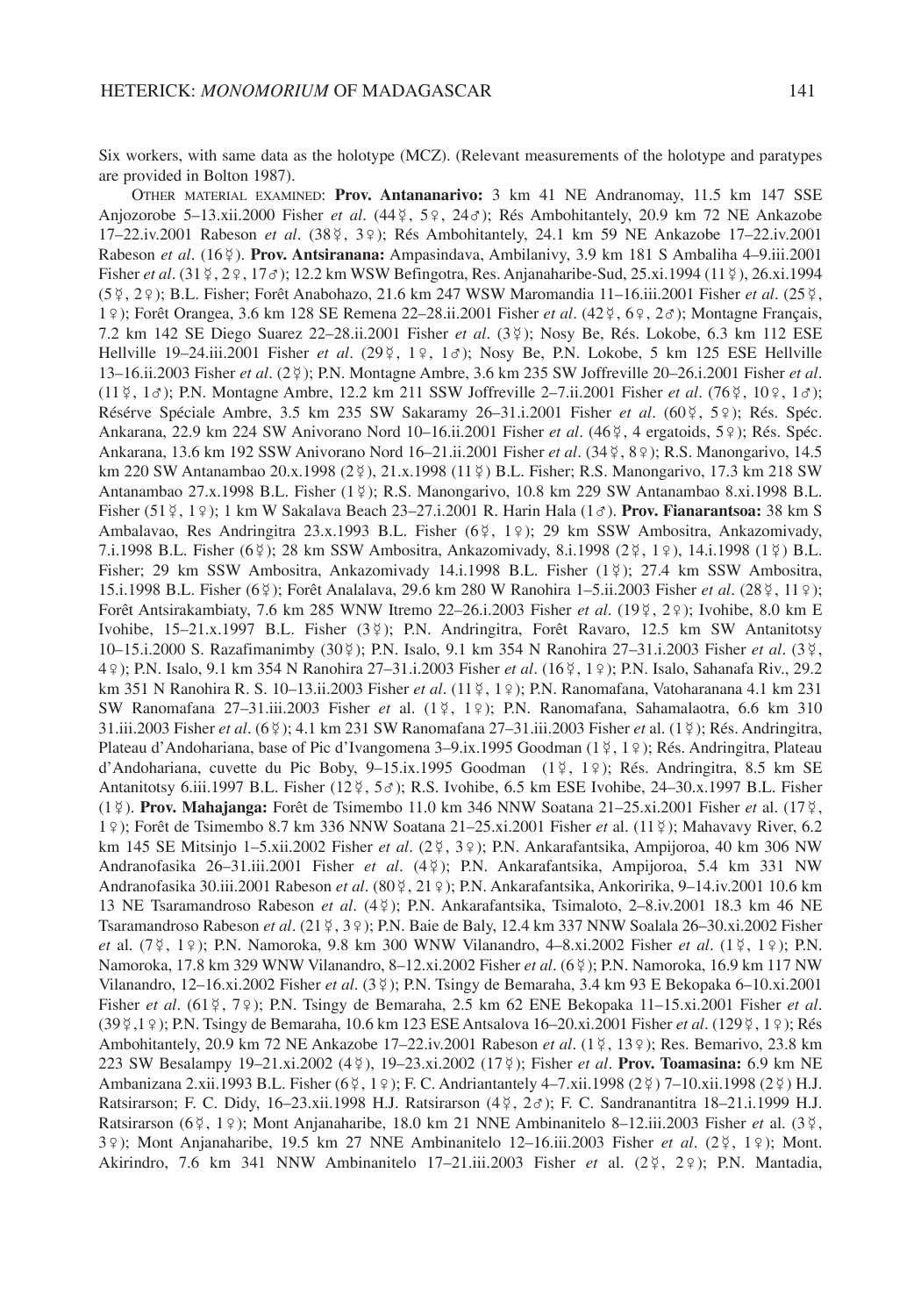28.xi–1.xii.1998 (4 ), 4–10.xii.1998 (1♂) H.J. Ratsirarson; P.N. Masoala, 39.4 km 150 SSE Maroantsetra 28.xi–3.xii.2001 Fisher *et al*. (1 ). **Prov. Toliara:** Cap Sainte Marie, 12.3 km 262 W Marovato 11–15.ii.2002 Fisher *et al.* (9 \tip); Cap Sainte Marie, 14.9 km 261 W Marovato 13–19.ii.2002 Fisher *et al.* (12 \tip, 3 \tip, 13); 11 km NW Enakara, Rés. Andohahela 17.xi.1992 B.L. Fisher (2\fi); Forêt Analavelona, 33.2 km 344 NNW Mahaboboka 12–26.ii.2003 Fisher *et* al. (19 , 4♀); Forêt Analavelona, 29.2 km 343 NNW Mahaboboka 18–22.ii.2003 Fisher *et* al. (11 ); Forêt Analavelona, 29.4 km 343 NNW Mahaboboka 21.ii.2003 Fisher *et* al. (8 ); Forêt Beroboka, 5.9 km 131 SE Ankidranoka 12–16.iii.2002 Fisher *et al*. (28 , 12♀); Forêt Mahavelo, Isantoria Riv., 5.2 km 44 NE Ifotaka 28.i–1.ii.2002 Fisher *et al*. (6 , 4♀); Forêt Mahavelo, Isantoria Riv., 5.5 km 37 NE Ifotaka 31.i.2002 Fisher *et al.* (68 ¥, 9 º); Forêt Mite, 20.7 km 29 WNW Tongobory 27.ii–3.iii.2002 Fisher *et al.* (37 ¥, 10 º); Forêt de Petriky, 12.5 km W 272 Tolagnaro 22.xi.1998 B.L. Fisher (67 ₹, 15 º); Forêt Tsinjoriaka ['Tsinjoriaky'], 6.2 km 84 E Tsifota 6–10.iii.2002 Fisher *et al*. 1(1 , 8♀); southern Isoky-Vohimena Forest, 21.i.1996 B.L. Fisher (1\2); Kirindy, 15.5 km 64 ENE Marofandilia 28.xi-3.xii.2001 Fisher et al. (20\pmat); "MAD99/001" (Lakata Zafera) 30.vi.1999 H. Steiner (1\pmat) ; Mahafaly Plateau, 6.2 km 74 ENE Itampolo 25.ii.2002 Fisher *at al*. (2 ); 6.1 km 182 S Marovato 14.ii.2002 Fisher *et al*. (7 ); P.N. Andohahela, 3.8 km 113 ESE Mahamavo 21–25.i.2002 (23 , 5♀, 3♂) 24.i.2002 (3 ) B.L. Fisher *et al*.; P.N. Andohahela, Manantalinjo, 7.6 km 99 E Hazofotsy 12–16.i.2002 Fisher *et al*. (6 , 4♀); P.N. Andohahela, 1.7 km 61 ENE Tsimelahy 16–20.i.2002 Fisher *et al*. (51 , 6♀, 3?); P.N. Kirindy Mite, 16.3 km 127 SE Belo sur Mer 6–10.xii.2001 Fisher *et al*. (8 , 2♀); P.N. Tsimanampetsotsa, Bemanateza, 6.7 km 130 SE Efoetse 18–22.iii.2002 Fisher *et al*. (37 , 11♀); P.N. Tsimanampetsotsa, Bemanateza, 23.0 km 131 SE Beheloka 22–26.iii.2002 Fisher *et al*. (2 ); P.N. Tsimanampetsotsa, Mitoho, 6.4 km 77 ENE Efoetse 18–22.iii.2002 Fisher *et al.* (28 ¤, 9σ); P.N. Zombitse, 19.8 km 84 E Sakaraha 5–9.ii. 2003. Fisher *et al.* (13 ≥, 3 ≥); P.N. Zombitse, 17.7 km 98 E Sakaraha 8.ii. 2003 Fisher *et al*. (3 ); Rés. Ambohijanahary, 35.2 km 312 NW Ambaravaranala 13–17.i.2003 Fisher *et al*. (7♀); Rés. Ambohijanahary, 34.6 km 314 NW Ambaravaranala 16.i.2003 Fisher *et al*. (4 , 1♀); Rés. Berenty, Forêt Anjapolo, 21.4 km 325 NW Amboasary 7.ii.2002 Fisher *et al.* (1\2); Rés. Berenty, Forêt Bealoka, 14.6 km 329 NNW Amboasary 3-8.ii.2002 Fisher *et al.* (22 \cat), 2 \cat); Rés. Berenty, Forêt Bealoka, 8.6 km 314 NNW Amboasary 6.ii.2002 Fisher et al. (31 ¥, 10 º); S. F. Mandena, 8.4 km NNE 30 Tolagnaro 20.xi.1998 B.L. Fisher (17 ); 2.7 km WNW 302 Ste Luce, 9–11.xii.1998 B.L. Fisher  $(34\frac{8}{7}, 1\frac{9}{7})$ .

**WORKER DESCRIPTION**.— HEAD: Head square, or, rectangular; vertex planar or weakly concave; frons shining and smooth except for piliferous pits; pilosity of frons a mixture of well-spaced, distinctly longer erect and semi-erect setae interspersed with shorter decumbent setae or setulae. Eye moderate (rarely, small), eye width 1–1.5× greatest width of antennal scape; (in full-face view) eyes set below midpoint of head capsule; (viewed in profile) eye set around midline of head capsule, or, set posteriad of midline of head capsule; eye elliptical, curvature of inner eye margin may be more pronounced than that of its outer margin. Antennal segments 12; antennal club three-segmented. Clypeal carinae well-defined, weakly defined, or indistinct; anteromedian clypeal margin of variable appearance, ranging from broadly convex, or, narrowly convex between weakly ridged clypeal carinae, to straight, or, straight between strongly divergent clypeal carinae with clypeus descending almost vertically to horizontal arc of mandibles and sometimes transversely carinate below level of antennal insertions. Clypeus may also be emarginate, clypeal carinae indistinct or present and terminating in blunt angles. Paraclypeal setae moderately long and fine, curved; posteromedian clypeal margin extending slightly beyond level of posterior margin of antennal fossae. Anterior tentorial pits situated nearer antennal fossae than mandibular insertions. Frontal lobes sinuate, divergent posteriad. Psammophore absent. Palp formula 2,2. Mandibular teeth four, with basal tooth only slightly smaller than preceding three teeth, or, three, plus minute, apical denticle or angle; mandibles with sub-parallel inner and outer margins, smooth (except for piliferous pits); masticatory margin of mandibles approximately vertical or weakly oblique, to strongly oblique; basal tooth approximately same size as t3 (four teeth present), or, a small to minute denticle or angle, much smaller than t3 (four teeth present).

MESOSOMA: Promesonotum shining and either completely smooth, or, with faint punctation or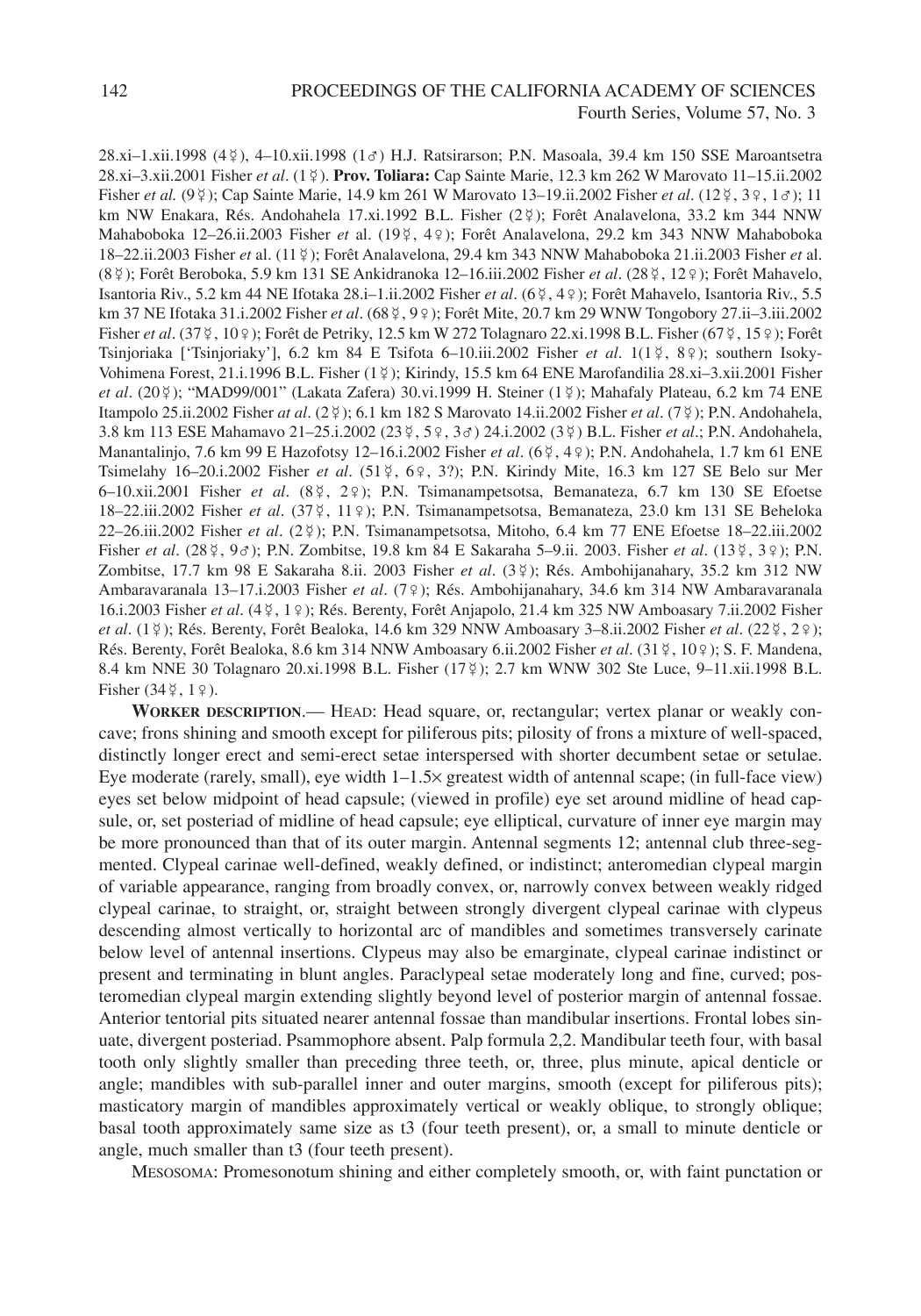striolae on lower anterior mesopleuron; (viewed in profile) promesonotal outline ranging from broadly convex to anterior promesonotum smoothly rounded, thereafter more-or-less flattened, with promesonotum on same plane as propodeum; promesonotal setae very variable, from seven or eight to more than a dozen; standing promesonotal setae a mixture of well-spaced, distinctly longer, erect and semi-erect setae which are curved distally and often paired, interspersed with much shorter, incurved, decumbent setae; appressed promesonotal setulae very sparse or absent. Metanotal groove strongly impressed, with distinct transverse costulae or weakly impressed, with faint costulae or costulae lacking. Propodeum shining and smooth, metapleuron with a few weak to strongly defined, longitudinal, hair-like striolae; propodeal dorsum convex to flat throughout most of its length; smoothly rounded or with indistinct angle; standing propodeal setae either (i) consisting of one prominent pair anteriad, with other shorter setae very sparse or absent, or, (ii) consisting of one prominent pair anteriad, with a few to many erect to decumbent setae on/around dorsal and declivitous faces of propodeum, or, (iii) consisting of two or more prominent pairs anteriad, often with another pair of prominent setae posteriad, and other smaller setae on/around dorsal and declivitous surfaces of propodeum; appressed propodeal setulae very sparse or absent; propodeal spiracle nearer metanotal groove than declivitous face of propodeum, or, equidistant from metanotal groove and declivitous face of propodeum; vestibule of propodeal spiracle absent or not visible; propodeal lobes either present as rounded flanges, or, present as vestigial flanges or small strips of cuticle only.

PETIOLE AND POSTPETIOLE: Petiolar spiracle lateral or laterodorsal and situated within anterior sector of petiolar node. Node (viewed in profile) cuneate with vertex tapered or rounded, or, conical with vertex tapered or rounded; appearance of node shining and smooth throughout; ratio of greatest node breadth (viewed from front) to greatest node width (viewed in profile) between 1:1 and 3:4. Anteroventral petiolar process either present as a thin flange tapering posteriad, or, absent or vestigial; ventral petiolar lobe present. Height ratio of petiole to postpetiole between 3:2 and 1:1; height–length ratio of postpetiole between 3:2 and 1:1; postpetiole shining and smooth; postpetiolar sternite not depressed at midpoint, its anterior end either an inconspicuous lip or small carina, or, this structure lacking or vestigial.

GASTER: Pilosity of first gastral tergite consisting of well-spaced, erect and semi-erect setae interspersed with a few appressed setulae, or, consisting of a mixture of incurved, semi-erect setae and slightly shorter decumbent setae.

GENERAL CHARACTERS: Color of foreparts yellow to chocolate, gaster of same color or darker, appendages yellowish to brown or bicolored (but not darker than mesosoma). Worker caste monomorphic.

LECTOTYPE MEASUREMENTS (*M*. *termitobium*): Not taken, as the lectotype is headless.

LECTOTYPE MEASUREMENTS (*M*. *exchao*): HML 1.22 HL 0.48 HW 0.37 CeI 77 SL 0.34 SI 92 PW 0.24.

WORKER MEASUREMENTS (non-types): HML 0.86–1.54 HL 0.32–0.59 HW 0.25–0.50 CeI 74–90 SL 0.22–0.44 SI 76–109 PW 0.15–0.32 (n=200)

**QUEEN DESCRIPTION**.— HEAD: Head square to rectangular; vertex weakly concave or planar; frons either completely shining and smooth except for piliferous pits, or, shining and smooth with a few striolae around antennal sockets and frontal carinae; pilosity of frons a mixture of wellspaced, distinctly longer erect and semi-erect setae interspersed with shorter setae or setulae, which are decumbent or appressed, longer setae thickest on vertex. Eye either more-or-less circular, or, elliptical, curvature of inner eye margin may be more pronounced than that of its outer margin; (in full-face view) eyes set at about midpoint to below midpoint of head capsule; (viewed in profile) eyes set around midline of head capsule to set posteriad of midline of head capsule.

MESOSOMA: Pronotum and anterior mesoscutum smoothly rounded, thereafter more-or-less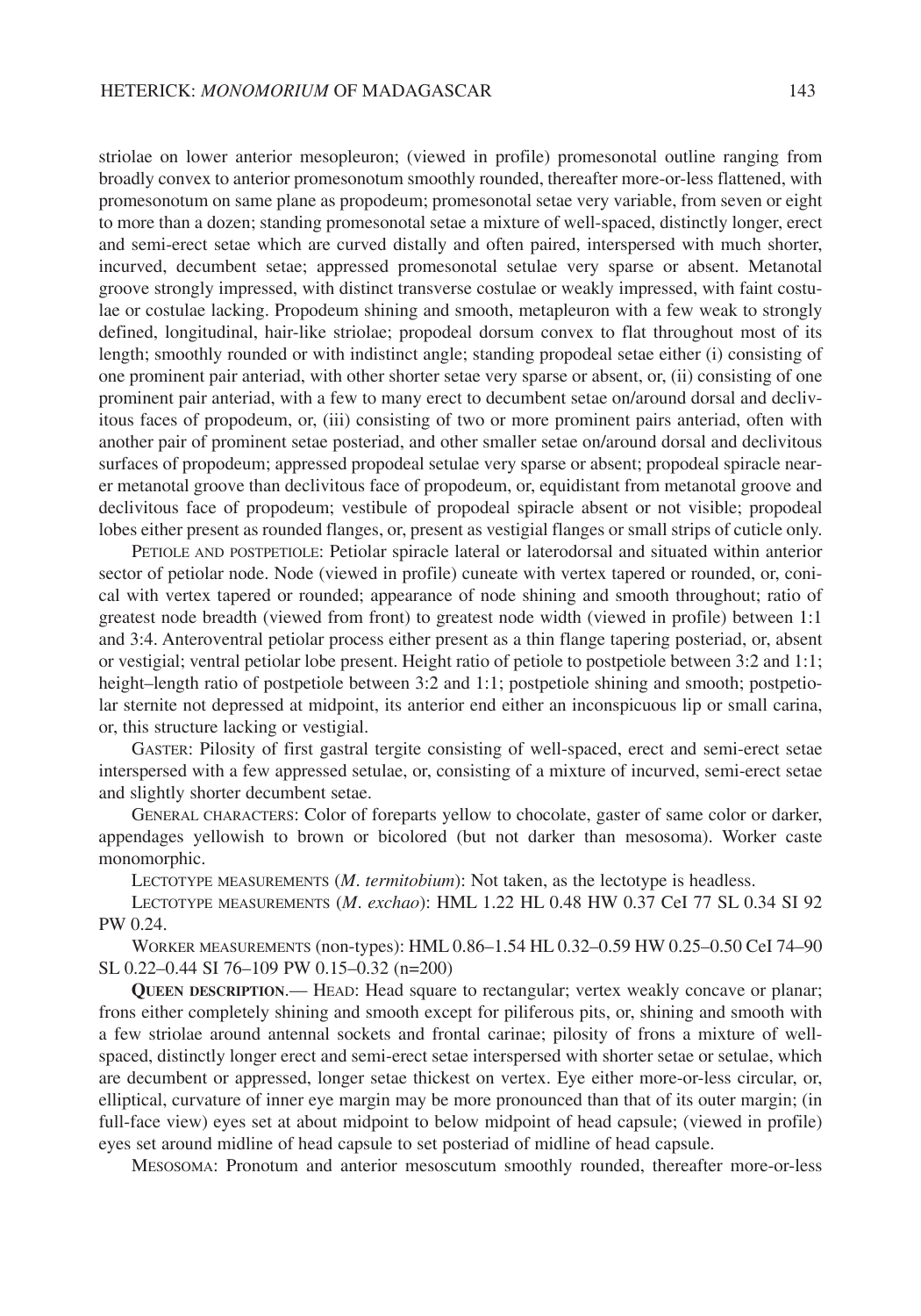flattened; mesoscutum and mesopleuron shining and mainly smooth, vestigial striolae, if present, confined to anterior katepisternum; length–width ratio of mesoscutum and scutellum combined between 7:3 and 3:2. Axillae variable, separation of axillae can range from width of at least one axilla to axillae contiguous, or nearly so. Standing pronotal/mesoscutal setae a mixture of wellspaced, distinctly longer, erect and semi-erect setae which are curved distally, interspersed with much shorter, incurved, decumbent setae; appressed pronotal, mescoscutal and mesopleural setulae few, mainly on sides of pronotum and mesopleuron. Propodeum shining and smooth, with multiple hair like striolae on metapleuron; propodeum smoothly rounded, with indistinct angle, or, angulate, propodeal angle blunt; propodeal dorsum either convex, or, flat throughout most of its length, or, slightly elevated anteriad and sloping away posteriad, propodeal angles not raised; standing propodeal setae consisting of up to a dozen or more longer erect and shorter sub-erect setae; appressed propodeal setulae very sparse or absent; propodeal spiracle nearer metanotal groove than declivitous face of propodeum, or, equidistant from metanotal groove and declivitous face of propodeum; propodeal lobes present as well-developed, rounded flanges, or, present as vestigial flanges only, or absent.

WING: Wing veins predominantly depigmented (wing membrane itself may have smoky tinge), with distal segments reduced to vestigial lines; vein m–cu always absent; vein cu–a absent.

PETIOLE AND POSTPETIOLE: Petiolar spiracle lateral and situated within anterior sector of petiolar node, or, lateroventral and situated within anterior sector of petiolar node; node, in profile, very variable, ranging from cuneate, vertex tapered or rounded, or, cuneate, vertex rounded and node inclined posteriad, to conical, vertex tapered or rounded; appearance of node shining and smooth, or, shining, with vestigial sculpture, or, shining and weakly striolate posteriad; ratio of greatest node breadth (viewed from front) to greatest node width (viewed in profile) between 3:2 and 1:1. Anteroventral petiolar process present as a thin flange tapering posteriad, or, absent or vestigial; height ratio of petiole to postpetiole between 3:2 and1:1; height–length ratio of postpetiole between 3:2 and1:1; postpetiole shining and smooth, or, shining, with vestigial sculpture, or, shining and weakly striolate posteriad; postpetiolar sternite not depressed, its anterior end an inconspicuous lip or small carina or this structure vestigial.

GASTER: Pilosity of first gastral tergite consisting of well-spaced, erect and semi-erect setae interspersed with a few appressed setulae, or, consisting of a mixture of incurved, erect and semierect setae and slightly shorter decumbent setae.

GENERAL CHARACTERS: Color of head and mesosoma yellow to chocolate, gaster yellowish to chocolate, sometimes with variable lighter bands or pale patches or maculae near base of first gastral tergite. Brachypterous alates not seen. Ergatoid or worker-female intercastes seen.

LECTOTYPE MEASUREMENTS (*M*. *imerinense*): HML 2.36 HL 0.68 HW 0.67 CeI 99 SL 0.53 SI 79 PW 0.54.

OTHER QUEEN MEASUREMENTS: HML 1.61–2.53 HL 0.49–0.72 HW 0.42–0.65 CeI 83–98 SL 0.36–0.65 SI 77–94 PW 0.32–0.73 (n=62).

**MALE DESCRIPTION**.— HEAD: Head width–mesosoma width ratio between 1:1 and 3:4; frons smooth to finely striolate, or, vestigial, consisting of micropunctation and fine striolae, or, finely micropunctate. Compound eyes protuberant and elliptical; margin of compound eye clearly separated from posterior margin of clypeus. Ocelli turreted. Ratio of length of first funicular segment of antenna to second funicular segment between 1:1 and 1:2. Maximum number of mandibular teeth and denticles four.

MESOSOMA: Mesoscutum broadly convex; pronotum and mesoscutum shining and mainly smooth, vestigial striolae, if present, confined to lower anterior mesopleuron, or, shining and faintly striolate throughout, striolae becoming more deeply impressed on posterior mesopleuron, or,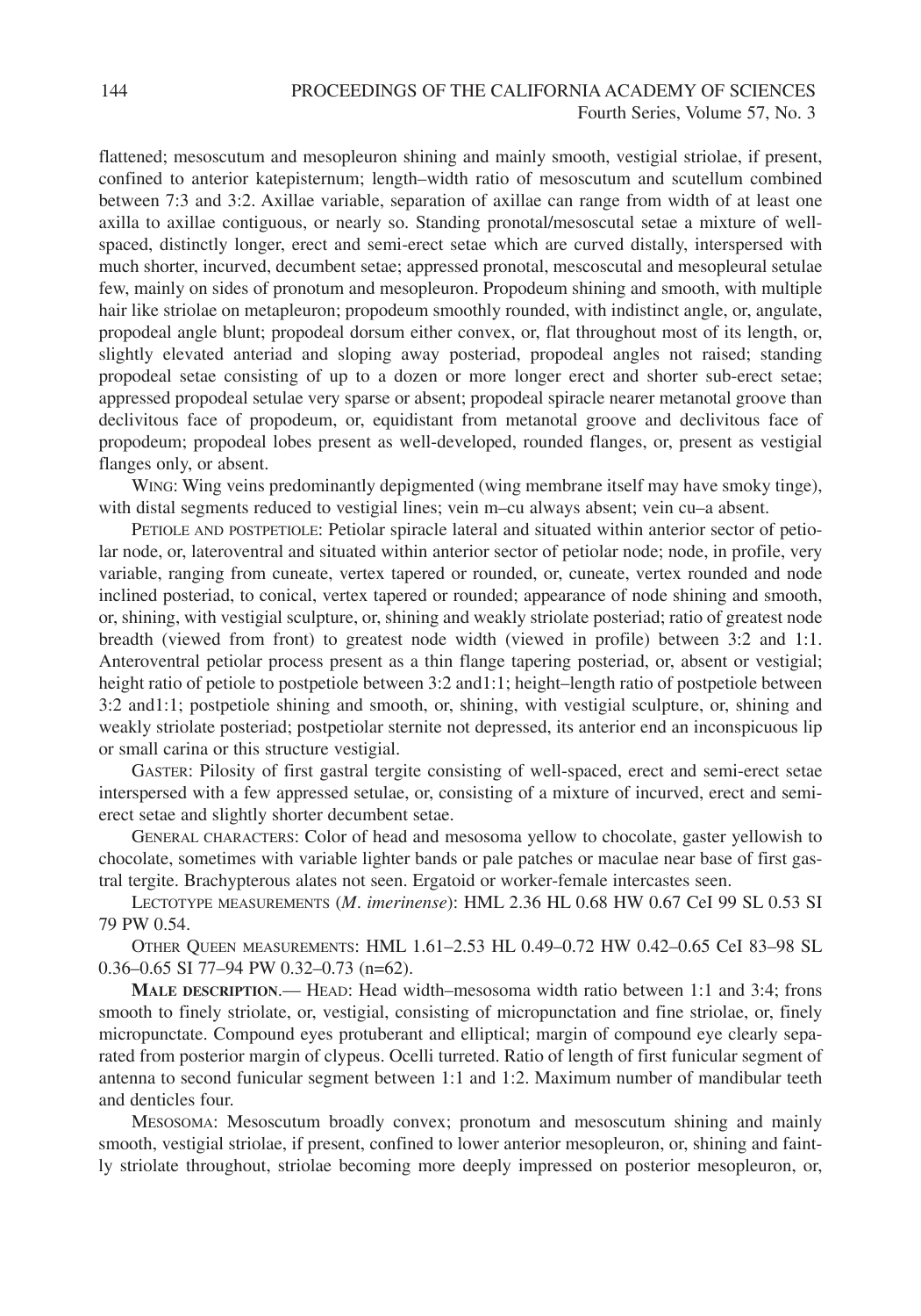shining, with dorsum faintly striolate. Parapsidal furrows distinct to vestigial or absent; notauli denoted by a central groove, or, absent. Axillae separated by width of at least one axilla to narrowly separated (i.e., less than width of one axilla).

WING: Wing veins predominantly depigmented (though wing membrane itself may have a smoky tinge), with distal segments reduced to vestigial lines; vein m–cu absent; vein cu–a absent.

PETIOLE AND POSTPETIOLE: Petiolar spiracle lateral and situated within anterior sector of petiolar node. Node (viewed in profile) highly variable, being either conical, with vertex tapered or rounded, or, evenly tumular to roundly conical, to tumular, inclined posteriad, with vertex also tapered posteriad; appearance of node also variable, from shining and smooth to completely shagreenate; ratio of greatest node breadth (viewed from front) to greatest node width (viewed in profile) between 4:3 and 3:4. Anteroventral petiolar process absent or vestigial. Height ratio of petiole to postpetiole between 4:3 and 1:1; height–length ratio of postpetiole between 7:3 and 1:1; postpetiole shining, with vestigial sculpture, or, shining and smooth anteriad, micropuncate posteriad.

GASTER: Pilosity of first gastral tergite consisting of well-spaced, semi-erect setae, or, consisting of a mixture of incurved, semi-erect setae and slightly shorter decumbent setae.

GENERAL CHARACTERS: Color yellowish-brown to chocolate, legs paler in some specimens. MALE MEASUREMENTS: HML 1.50–2.36; HL 0.39–0.60; HW 0.38–0.72; CeI 88–120; SL

0.12–0.24; SI 28–44; PW 0.43–0.78 (n=63).

**REMARKS**.— *Monomorium termitobium*, as it is here understood, is not only the most abundant *Monomorium* species on Madagascar, often representing 80–90% of the *Monomorium* specimens in a given sample, but one that is almost intractable to taxonomic analysis based purely on morphology. What I recognize here is the best that I can currently make of the available material, which includes hundreds of queens and many males, as well as thousands of workers. While the amount of CAS material available for study has been daunting, most specimens, unfortunately, have been taken by bulk sampling methods (especially pitfall trapping and from sifted litter) rather than directly from colonies. Collection of nest series is vitally important for taxonomically difficult species (or species complexes) such as this one, to enable the researcher to associate workers with reproductives. In the case of taxa whose workers are without distinctive physical features (such as many small *Monomorium*), such reproductives may provide valuable additional characters as well as being significant in their own right for a good understanding of the taxonomy of a species. Undoubtedly, a more definitive diagnosis of *M*. *termitobium* will require molecular analysis.

However the species may finally be interpreted, *Monomorium termitobium* is unquestionably highly variable in appearance, and the provisional synonyms here include two African forms currently described as good species. Workers that can be associated together on the basis of shared morphological features often vary in their color, which ranges from bright yellow to deep chocolate. In many cases involving brown specimens, or specimens with a yellow mesosoma and a brown head, the antenna has a brown scape and a yellow funiculus. In workers with light colored foreparts the gaster can be completely yellow, infuscated to varying degrees, or completely black. The clypeal carinae can be strongly defined and parallel or subparallel, weakly defined or completely lacking, the anteromedian sector of the clypeus in the latter being somewhat bulging in appearance (as in *M*. *micrommaton*). The anteromedian clypeal margin is mostly emarginate in workers with strongly defined clypeal carinae and in a few bicolored workers with dark heads, but without strongly defined clypeal carinae, and straight or convex in the others. The promesonotum, viewed in profile, ranges from roundly convex to quite straight. The propodeum, also viewed in profile, may be rounded, roughly square or elongate. The petiolar node is most commonly broadly conical and tending to circular in cross-section, but may be narrowly cuneate or low, conical and tapered. Pilosity varies, the number of pairs of erect promesonotal setae ranging from three, e.g., brown and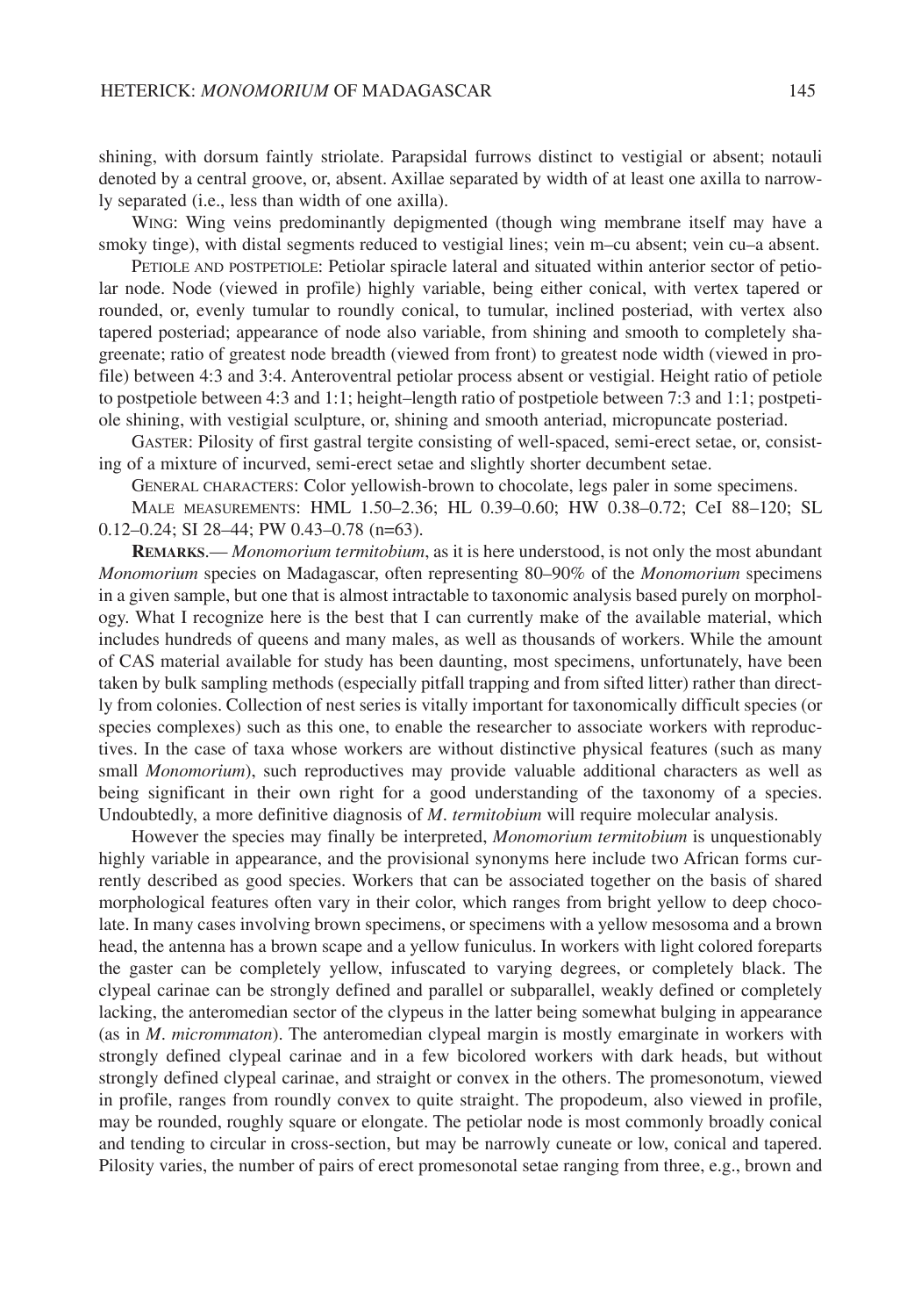yellow specimens of '*binatu*' from Toliara Province, to seven or more (the additional setae often being simply shorter and appressed rather than actually absent in the less 'shaggy' forms). Clinal patterns of color and morphology may exist but are difficult to anatomize, in view of the overwhelming number of specimens that have to be considered (around half-a-dozen packed drawers of pinned specimens, and much wet material besides).

This array of diverse forms has a few worker characters that separate them from similar but more easily recognized species. The mandible always has four teeth, and the basal tooth is usually about the same size as or slightly smaller than the preceding tooth, rarely being reduced to a minute denticle (unlike *M*. *flavimembra*). The diameter of the eye is between one and one-and-a-half times the greatest width of the antennal scape and has 10 or more ommatidia in all except a tiny handful of specimens with a brownish cast to their head capsules (distinguishing workers of this species from those of *M*. *micrommaton*). Commonly, there is a peripheral ring of ommatidia with a central row of two or three ommatidia, but two or more rows may be present. Workers with a light-colored head and mesosoma and dark gaster always have narrowly separated and well-defined clypeal carinae, setting them apart from *M*. *lepidum*.

The material I have examined clusters around about half-a-dozen forms, which I consider most likely to constitute good species if a future revision involving molecular analysis should indicate that *M*. *termitobium* is a complex. As far as I can see, however, the characters that distinguish clusters of these specimens are not fixed for the entire gene pool, and intermediate forms occur. The most salient morphotypes are:

*Monomorium termitobium* sensu stricto. Workers conforming closely to the lectotype are bright lemon yellow to a dusky brownish-yellow, often without any gastral infuscation whatever. In some populations the sides of the first gastral tergite have black markings, which may give the gaster a bimaculate appearance in dorsal view (*Monomorium termitobium* form '*exchao*'), or the entire gaster may be a pale, shiny brown, almost iridescent in some lights. Several long series from Antsiranana are light brown with very pale, depigmented tibiae and tarsi. The head of pale '*termitobium*' is often of darker hue than the mesosoma in dorsal view. The clypeal carinae are highly variable in form, being well-defined in some individuals and completely absent in others. The promesonotum, in profile, varies from broadly convex to rather flattened. Standing setae number at least four pairs, often more. The infrahumeral setae are usually well-developed and longer than half the length of the humeral setae, but can be shorter, tending to appressed. The petiolar node is conical and well-rounded, and the preceding peduncle is short and sculptured just before the node. Overall size is very variable, from about 1.3mm to at least 2 mm (i.e., HML 1.00–1.65mm). This form is dispersed throughout the island.

The queen is pale orange or yellow with a brownish gaster (rarely, variegated light brown and orange) and hairy in appearance, with many semi-erect and decumbent setae on the frons and promesonotum. The first gastral tergite may have two small, pale, oval areas near its base. The mesosoma is relatively small in relation to the head and seen to be laterally compressed when viewed dorsally. The male is usually of a light brown and conspicuously hairy. The wings are always brown, and densely covered with small setae. The wing veins are relatively well-developed and sector Rs of the radial vein and the cross-vein connecting it to the pterostigma may have a silvery sheen.

*Monomorium termitobium* form '*imerinense*'. Workers are more streamlined in appearance than the former morphotype, and typically light- to yellowish-brown with a darker head and gaster. They can, however, be yellow, though the head usually has a brownish tint. The clypeal carinae are usually distinct, but weak, and the head capsule in full-face view has decidedly convex sides. Also included under this head are very many series of mainly much smaller, brown to chocolate work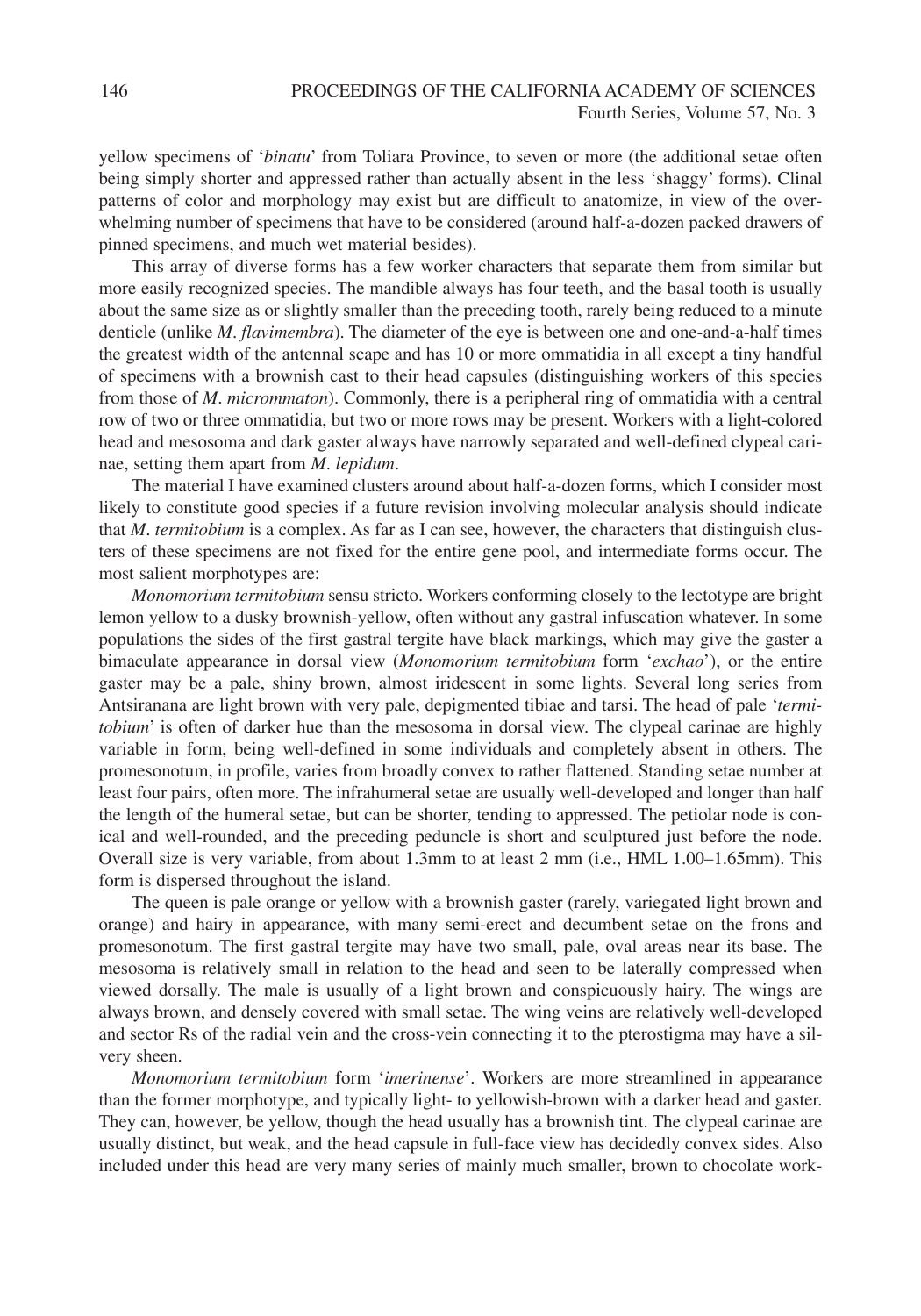ers with distinct clypeal carinae between which the median sector of the clypeus is shallowly excavate so as to form a groove. In these workers, the clypeal carinae tend not to be complete, with the result that the groove also does not reach the anterior clypeal margin, which is narrowly rounded. The head capsule usually has straight sides. Both groups are connected by a few specimens of intermediate size and morphology. In large workers the mesosoma is more flattened than in typical '*termitobium*', and the conical node, which is often broad and low, is more narrowly rounded dorsally. Small workers have a slightly convex to distinctly flattened mesosoma, and a node similar to '*termitobium*'. The pilosity is like that of *termitobium*. The appearance of large '*imerinense*' workers is very suggestive of *M*. *flavimembra*, but the basal tooth is well-developed in '*imerinense*', and the anteromedian clypeal margin is less depressed. The HML of larger specimens, i.e., the 'typical form', ranges from 1.29 mm to 1.54 mm, and the HML of small, compact specimens of similar appearance is 0.93 mm to 1.13 mm. A smaller number of nondescript brown workers are of intermediate size.

The queen associated with larger workers is brown and the male is glossy and deep reddishbrown, almost black. Both queen and male are distinctly less hairy than the corresponding reproductives of '*termitobium*'. The wings have well-defined veins whose outlines are often brown, but the wings are only lightly to moderately pilose. Queens associated with smaller workers are similar, but reduced in size. Nb. *Monomorium imerinense* was described from Andrangoloaka in Province Antananarivo from a queen and a male. These correspond well to queens and males recently collected from Antsiranana.

*Monomorium termitobium* form '*binatu*'. With a very elongate mesosoma, a straight propodeum, long antennal scape (SI mostly > 100) and frequent count of only three pairs of erect promesonotal setae, worker samples of this morphotype (here defined as a distinctive form of a taxon) from the south of Madagascar in Toliara Province appear at first glance sufficiently distinctive to warrant separate species status. The situation is complicated by the fact that slightly more northern populations from Fianarantsoa Province are less elongate, often have four or more pairs or erect promesonotal setae, and tend to merge in morphology with the smaller, yellow '*termitobium*'. The color of '*binatu*' is also variable throughout its range, concolored specimens being yellow or brown with other workers being yellow with an infuscated or even black gaster. A large series of brown workers from St Luce, Toliara Province, have the three erect pairs of setae, but in terms of shape of node, etc., seem to form an intermediate cluster between the yellow '*binatu*' (HML 1.05–1.30 mm) and larger '*imerinense*'.

Most collections of this morphotype have been taken from Toliara Province, and the further south they have been collected, in general, the more their appearance conforms to that of the Zimbabwean holotype of *M*. *binatu*. The queen is relatively large with orange foreparts and a dark brown to black gaster. The petiolar node is thin, tending to squamiform, and wide, contrasting with the thick, dorsally rounded node of '*imerinense*'. The node of '*termitobium*' is intermediate. The male of '*binatu*' has not been recognized among the CAS material.

*Monomorium termitobium* dark-headed form. Differences between this morphotype and the quite distinct species *Monomorium floricola* are noted above. Workers in which the chocolate head contrasts with a pale yellow mesosoma, nodes and gaster are among the most spectacular small *Monomorium* on Madagascar. If the color is ignored, however, it will be seen that the morphology of these workers is the same as that of brown or yellow workers of sympatric populations of '*termitobium*' or '*imerinense*', and varies as they vary. Also, if an array of workers of increasingly dark mesosoma color is placed together, they will be found to merge into '*imerinense*'. Distinct within this morphotype is a small number of workers and queens in which the anteromedian clypeal margin is emarginate, though the clypeal carinae are not developed. This character is variable, appears